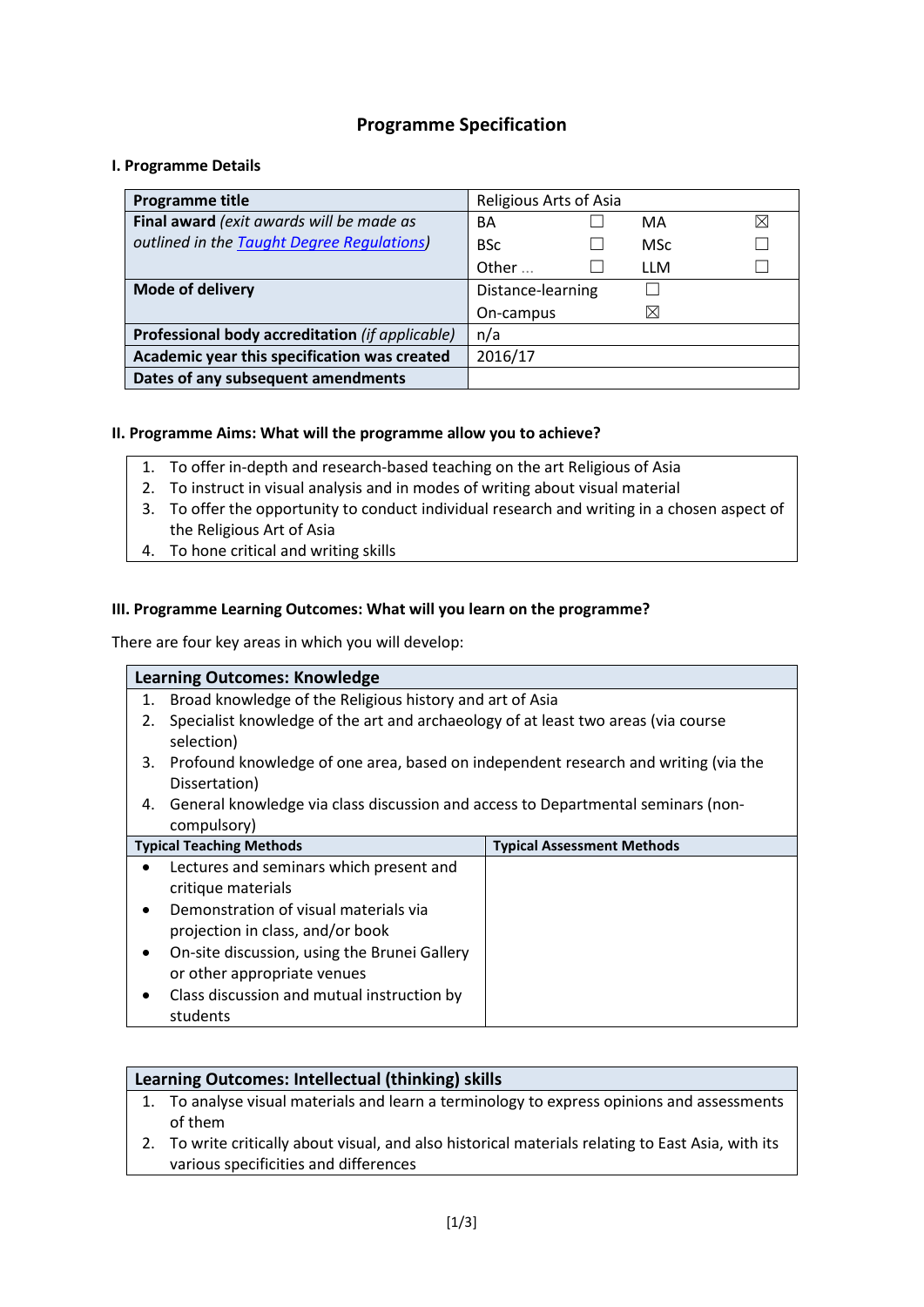|    | 3. To read critically in a wide range of sources, and to synthesise views          |                                   |
|----|------------------------------------------------------------------------------------|-----------------------------------|
| 4. | To discuss and debate in seminar contexts, and to present materials to peer groups |                                   |
|    | <b>Typical Teaching Methods</b>                                                    | <b>Typical Assessment Methods</b> |
|    | Reading and essay writing and feed-back on                                         |                                   |
|    | it                                                                                 |                                   |
|    | Unseen visual text ('slide test') conducted in<br>class time                       |                                   |
|    | Listening to lectures and discussing their                                         |                                   |
|    | content                                                                            |                                   |
|    | Discussion and debate in seminars                                                  |                                   |

## **Learning Outcomes: Subject-based practical skills**

- 1. To communicate about the history of art and archaeology of non-Western cultures in cogent English
- 2. To learn to discuss visual materials and in analyse them
- 3. To read and critique the writing of prior researchers
- 4. To discuss and communicate, including the ability to use AV technology and make presentations

| <b>Typical Teaching Methods</b>                             | <b>Typical Assessment Methods</b> |
|-------------------------------------------------------------|-----------------------------------|
| Reading pertinent work of art historians                    |                                   |
| relating to the topic, and critiquing them                  |                                   |
| Ability to discuss and analyse visual<br>$\bullet$          |                                   |
| materials, including those from non-                        |                                   |
| Western cultures                                            |                                   |
| Ability to explain and present in class<br>$\bullet$        |                                   |
| discussions and seminars presentations                      |                                   |
| Ability to write critical and cogent essays of<br>$\bullet$ |                                   |
| set topics                                                  |                                   |

|           | Learning Outcomes: Transferrable skills                                             |                                   |
|-----------|-------------------------------------------------------------------------------------|-----------------------------------|
|           | 1. To write clearly and lucidly                                                     |                                   |
|           | To understand and critique the mechanics of visual representation                   |                                   |
| 3.        | No address non-Western cultures with knowledge and openness                         |                                   |
| 4.        | To function effectively as a researcher and presenter of visual and other materials |                                   |
|           | <b>Typical Teaching Methods</b>                                                     | <b>Typical Assessment Methods</b> |
| $\bullet$ | Critical discussion and analysis of visual                                          |                                   |
|           | materials                                                                           |                                   |
| ٠         | Sophisticated and knowledge-driven                                                  |                                   |
|           | awareness of non-Western cultures                                                   |                                   |
| ٠         | <b>Essay writing</b>                                                                |                                   |
| ٠         | Non-restricted presentation (oral and                                               |                                   |
|           | written) of visual materials                                                        |                                   |

## **General statement on contact hours – postgraduate programmes**

Masters programmes (with the exception of two-year full-time MAs) consist of 180 credits, made up of taught modules of 30 or 15 credits, taught over 10 or 20 weeks, and a dissertation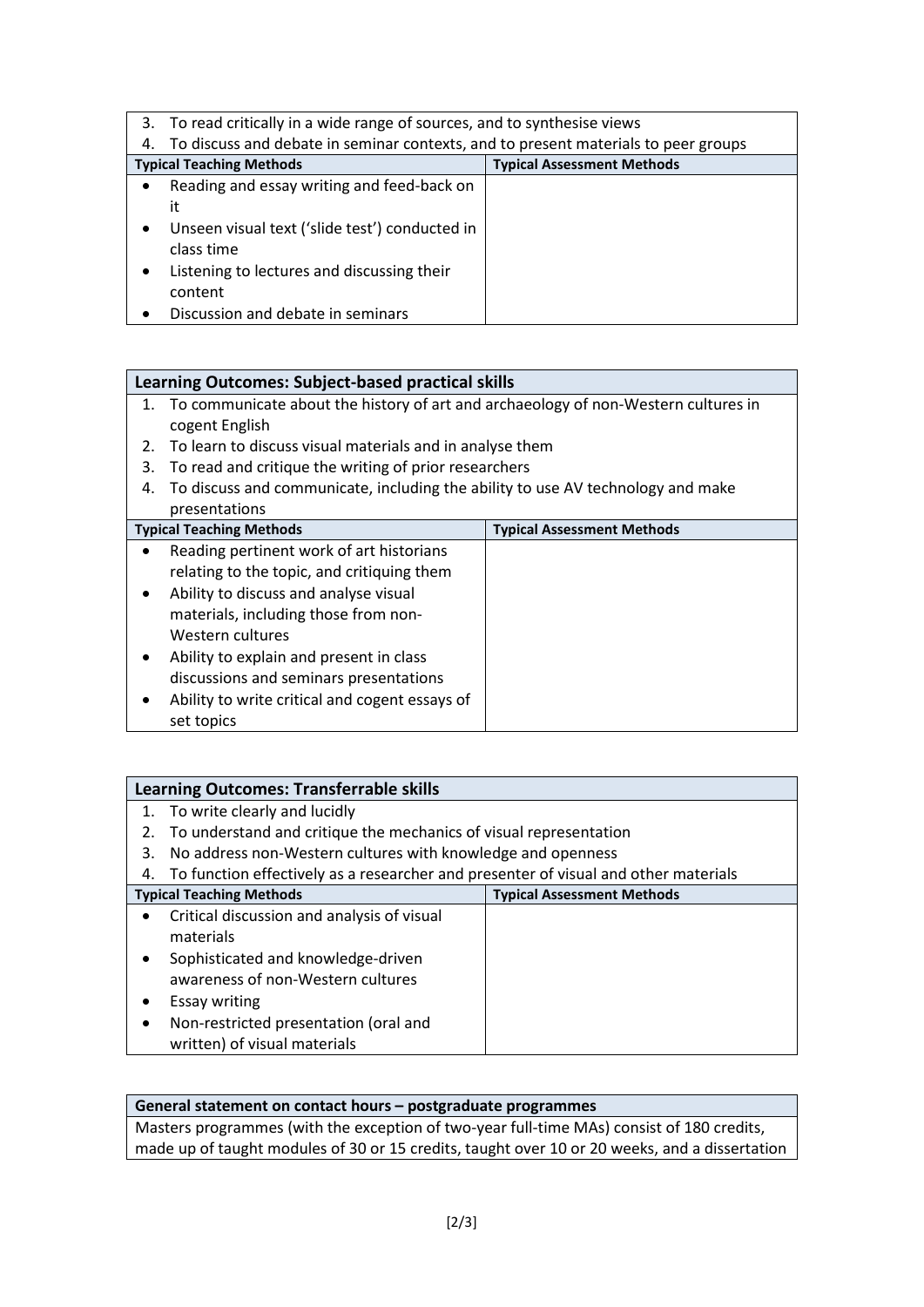of 60 credits. The programme structure shows which modules are compulsory and which optional.

As a rough guide, 1 credit equals approximately 10 hours of work. Most of this will be independent study (see [https://www.soas.ac.uk/admissions/ug/teaching/\)](https://www.soas.ac.uk/admissions/ug/teaching/) such as reading and research, preparing coursework, revising for examinations and so on. Also included is class time, for example lectures, seminars and other classes. Some subjects may have more class time than others – a typical example of this are language acquisition modules.

At SOAS, most postgraduate modules have a one-hour lecture and a one-hour seminar every week, but this does vary.

More information can be found on individual module pages.